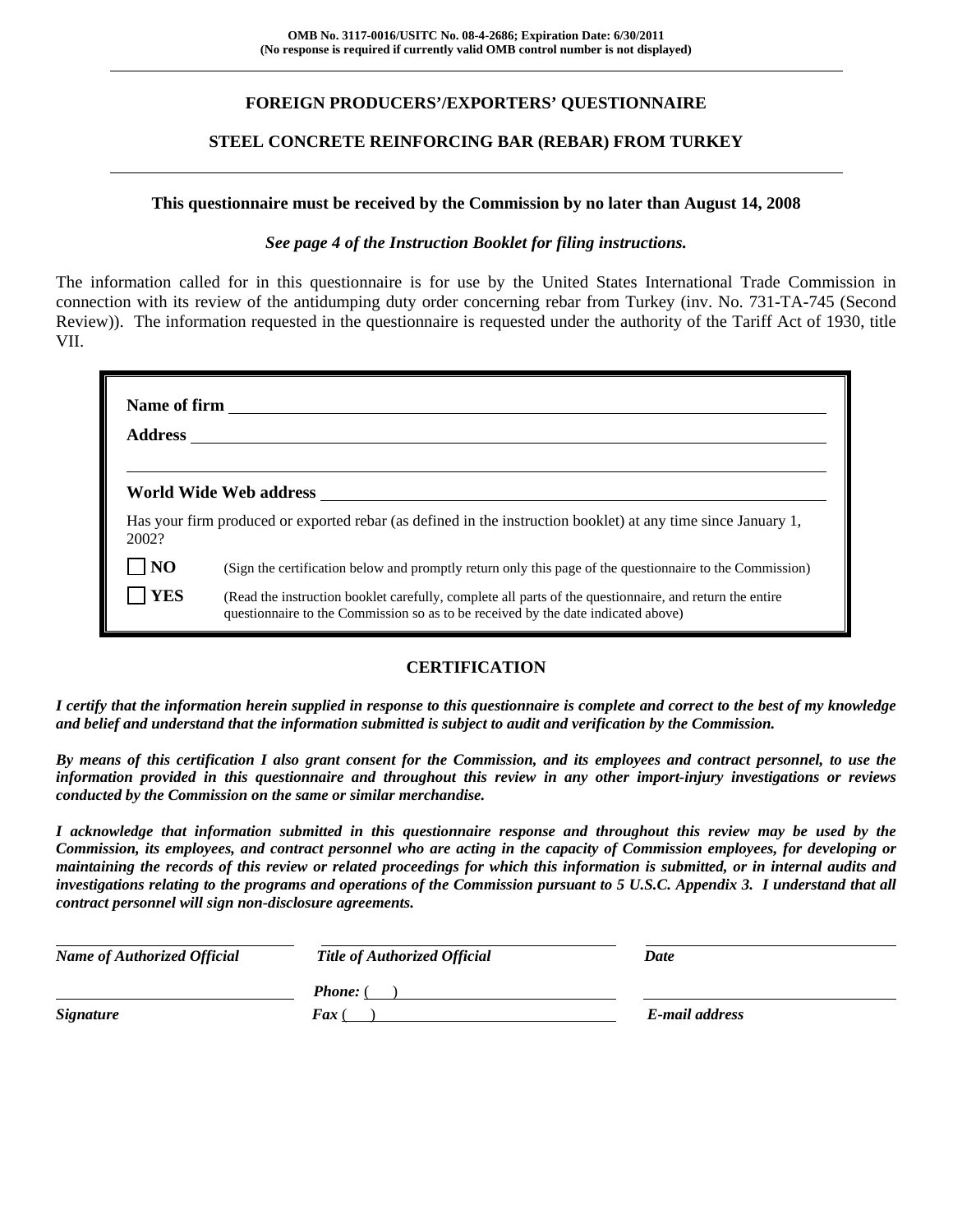### **PART I.--GENERAL INFORMATION**

 $\overline{a}$ 

 $\overline{a}$ 

 $\overline{a}$ 

The questions in this questionnaire have been reviewed with market participants to ensure that issues of concern are adequately addressed and that data requests are sufficient, meaningful, and as limited as possible. Public reporting burden for this questionnaire is estimated to average 30 hours per response, including the time for reviewing instructions, searching existing data sources, gathering the data needed, and completing and reviewing the questionnaire. Send comments regarding the accuracy of this burden estimate or any other aspect of this collection of information, including suggestions for reducing the burden, to the Office of Investigations, U.S. International Trade Commission, 500 E Street, SW, Washington, DC 20436.

I-1a. Please report below the actual number of hours required and the cost to your firm of preparing the reply to this questionnaire and completing the form.

hours dollars

- I-1b. We are interested in any comments you may have for improving this questionnaire in general or the clarity of specific questions. Please attach such comments to your response or send them to the above address.
- I-2. Provide the name and address of establishment(s) covered by this questionnaire (see page 3 of the instruction booklet for reporting guidelines). If your firm is publicly traded, please specify the stock exchange and trading symbol.

I-3. Please provide the names, street addresses (not P.O. boxes), contacts, telephone numbers, and email addresses of the **FIVE** largest U.S. importers of your firm's rebar in 2007.

| No.          | Importer's name | <b>Contact person</b> | <b>E-mail address</b> | Area<br>code and<br>telephone<br>number | Share of<br>your 2007<br>exports<br>$(\%)$ |
|--------------|-----------------|-----------------------|-----------------------|-----------------------------------------|--------------------------------------------|
| 1            |                 |                       |                       |                                         |                                            |
| $\mathbf{2}$ |                 |                       |                       |                                         |                                            |
| 3            |                 |                       |                       |                                         |                                            |
| 4            |                 |                       |                       |                                         |                                            |
| 5            |                 |                       |                       |                                         |                                            |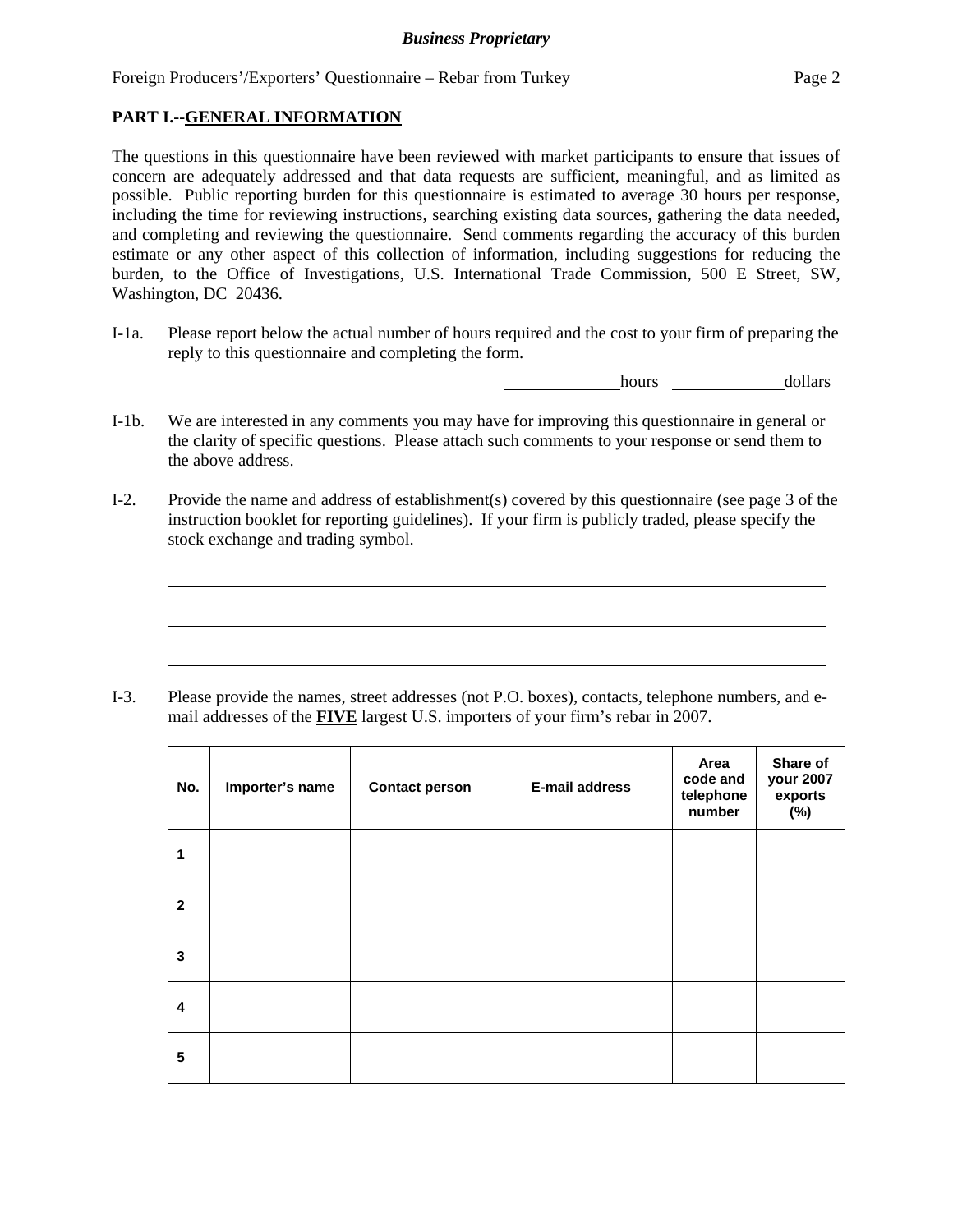## **PART I.--GENERAL INFORMATION--***Continued*

|                         | In Parts II and III of this questionnaire we request a copy of your company's business plan. Does<br>your company or any related firm have a business plan or any internal documents that describe,<br>discuss, or analyze expected future market conditions for rebar? |  |  |  |  |  |
|-------------------------|-------------------------------------------------------------------------------------------------------------------------------------------------------------------------------------------------------------------------------------------------------------------------|--|--|--|--|--|
| $\log$                  | Yes-Please provide the requested documents. If you are not providing the<br>requested documents, please explain why not.                                                                                                                                                |  |  |  |  |  |
|                         | Does your firm or any related firm produce, have the capability to produce, or have any plans to<br>produce rebar in the United States or other countries?                                                                                                              |  |  |  |  |  |
| $\Box$ No               | $\Box$ Yes--Please name the firm(s) and country(ies) below and, if U.S. producer(s),<br>ensure that they complete the Commission's producer questionnaire (contact<br>Joshua Kaplan for copies of that questionnaire).                                                  |  |  |  |  |  |
|                         | Does your firm or any related firm import or have any plans to import rebar into the United                                                                                                                                                                             |  |  |  |  |  |
| States?<br>$\vert$ No   | $\Box$ Yes--Please name the firm(s) below and ensure that they complete the<br>Commission's importer questionnaire (contact Joshua Kaplan for copies of that<br>questionnaire).                                                                                         |  |  |  |  |  |
|                         | Does your firm have any related firms which are engaged in the fabrication of rebar in the United                                                                                                                                                                       |  |  |  |  |  |
| States?<br>$\exists$ No |                                                                                                                                                                                                                                                                         |  |  |  |  |  |
| Firm name               | Yes--List the following information.<br><b>Address</b><br><b>Affiliation</b>                                                                                                                                                                                            |  |  |  |  |  |
|                         |                                                                                                                                                                                                                                                                         |  |  |  |  |  |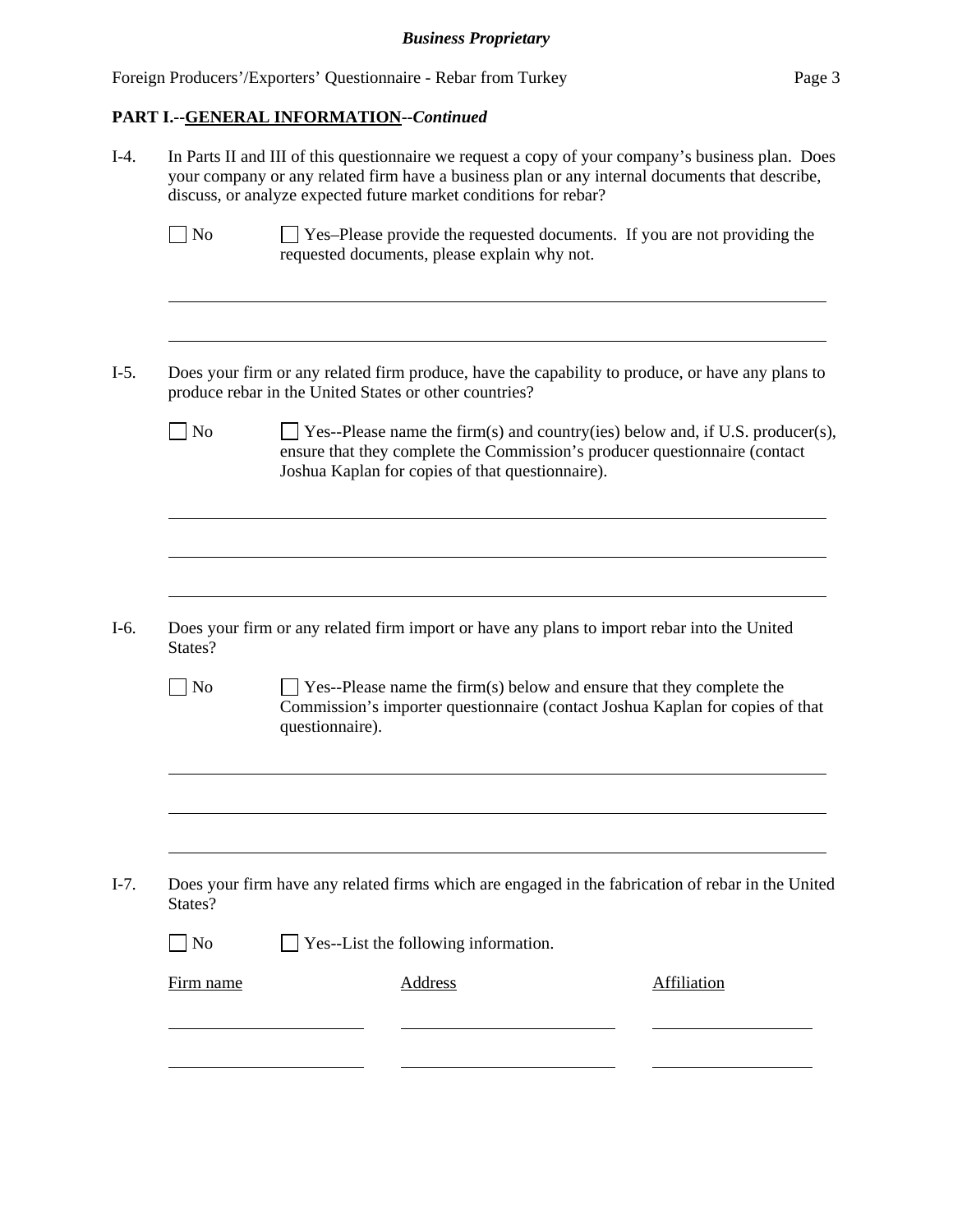## **PART II.--TRADE AND RELATED INFORMATION**

Further information on this part of the questionnaire can be obtained from Joshua Kaplan (202-205-3184, joshua.kaplan@usitc.gov). **Supply all data requested on a calendar-year basis**.

II-1. Who should be contacted regarding the requested trade and related information?

| Company contact:                        |                         | Name and title                                                                                                                                                                                                                                                      |              |                                       |  |  |
|-----------------------------------------|-------------------------|---------------------------------------------------------------------------------------------------------------------------------------------------------------------------------------------------------------------------------------------------------------------|--------------|---------------------------------------|--|--|
|                                         |                         |                                                                                                                                                                                                                                                                     |              |                                       |  |  |
|                                         |                         | Phone number                                                                                                                                                                                                                                                        |              | E-mail address                        |  |  |
|                                         |                         | Has your firm experienced any change in the character of its operations or organization relating to<br>the production of rebar since January 1, 2002?                                                                                                               |              |                                       |  |  |
| Plant openings                          |                         |                                                                                                                                                                                                                                                                     | Relocations  |                                       |  |  |
| Expansions                              |                         |                                                                                                                                                                                                                                                                     | Acquisitions |                                       |  |  |
| Consolidations                          |                         |                                                                                                                                                                                                                                                                     | Closures     |                                       |  |  |
| $\Box$ Prolonged shutdowns <sup>1</sup> |                         |                                                                                                                                                                                                                                                                     |              | Revised labor agreements <sup>2</sup> |  |  |
|                                         | Other (please identify) |                                                                                                                                                                                                                                                                     |              |                                       |  |  |
|                                         |                         | change in the character of your operations or organization.<br>$2$ Changes in wages, benefits, work rules, or other changes in labor agreements.                                                                                                                    |              |                                       |  |  |
|                                         |                         | Please supply details as to the time, nature, and significance of any such changes, and provide<br>underlying assumptions, together with relevant portions of business plans, public corporate<br>filings, or other internal documentation that address this issue. |              |                                       |  |  |
|                                         |                         | Does your firm anticipate any changes in the character of your operations or organization (as<br>noted above) relating to the importation of rebar in the future?                                                                                                   |              |                                       |  |  |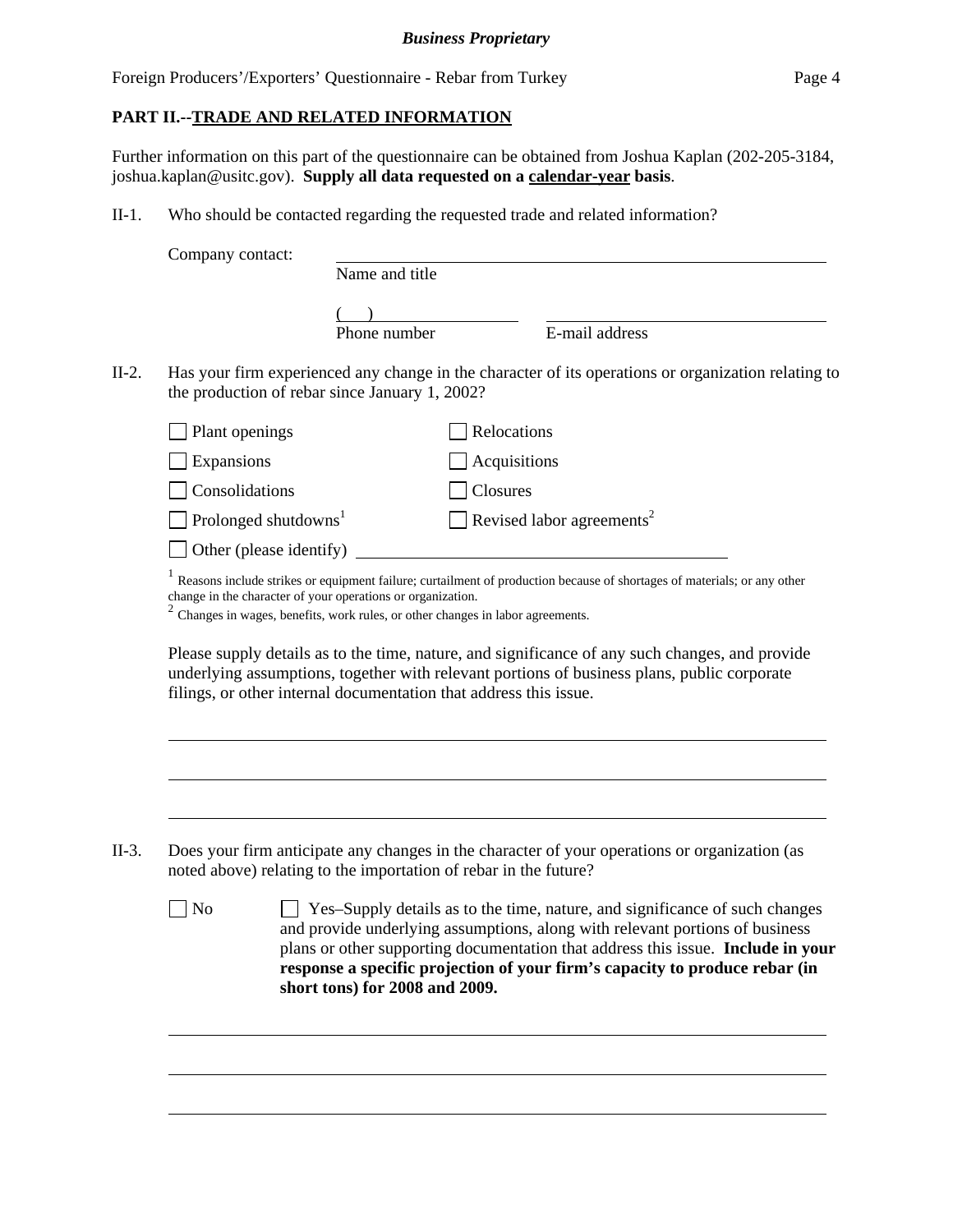Foreign Producers'/Exporters' Questionnaire - Rebar from Turkey Page 5

 $\overline{a}$ 

 $\overline{a}$ 

 $\overline{a}$ 

 $\overline{a}$ 

 $\overline{a}$ 

 $\overline{a}$ 

 $\overline{a}$ 

 $\overline{a}$ 

 $\overline{a}$ 

### **PART II.--TRADE AND RELATED INFORMATION--***Continued*

II-4. Would your firm anticipate any changes in the character of your operations or organization (as noted above) relating to the production of rebar in the future if the antidumping duty order on rebar from Turkey were to be revoked?

| $\Box$ No | □ Yes-Supply details as to the time, nature, and significance of such changes |
|-----------|-------------------------------------------------------------------------------|
|           | and provide underlying assumptions, along with relevant portions of business  |
|           | plans or other supporting documentation that address this issue.              |

- II-5. Does your firm have any plans to add, expand, curtail, or shut down production capacity and/or production of rebar in Turkey in the future?
	- $\Box$  No  $\Box$  Yes–Please describe those plans, including planned dates and capacity/ production quantities involved, and the reason(s) for such change(s). If the plans are to add or expand capacity or production, list (in descending order of importance) the markets (countries) to which such additional capacity or production would be directed. Provide relevant portions of business plans or other supporting documentation that address this issue.

II-6. Describe the production technology used in the production of rebar in Turkey and identify major production inputs. Also discuss any significant changes in production technology since 2002.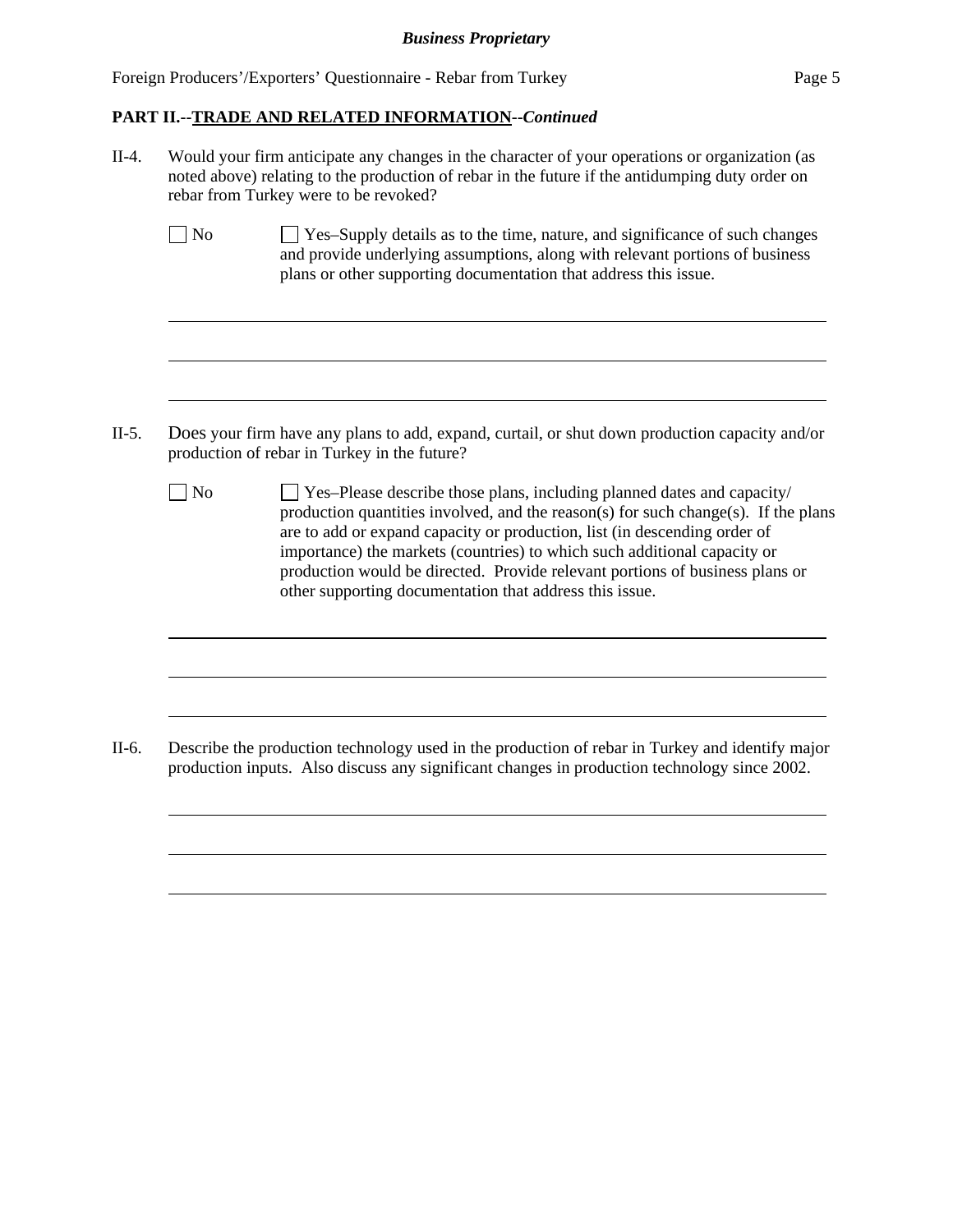Foreign Producers'/Exporters' Questionnaire - Rebar from Turkey Page 6

#### **PART II.--TRADE AND RELATED INFORMATION--***Continued*

II-7. Has your firm since 2002 produced, or does your firm anticipate producing in the future, other products on the same equipment and machinery used in the production of rebar?

No Ses--List the following information and report your firm's combined production capacity and production of these products and rebar in the periods indicated**.**

| Product | Period | Basis for allocation of capacity data |
|---------|--------|---------------------------------------|
|         |        |                                       |
|         |        |                                       |
|         |        |                                       |
|         |        |                                       |
|         |        |                                       |
|         |        |                                       |

| Quantity ( <i>in short tons</i> ) |      |      |      |      |      |      |  |
|-----------------------------------|------|------|------|------|------|------|--|
| <b>Item</b>                       | 2002 | 2003 | 2004 | 2005 | 2006 | 2007 |  |
| <b>Average Rolling Capacity</b>   |      |      |      |      |      |      |  |
| <b>Production</b>                 |      |      |      |      |      |      |  |
| <b>Straight Rebar</b>             |      |      |      |      |      |      |  |
| <b>Coiled Rebar</b>               |      |      |      |      |      |      |  |
| <b>Merchant Bar</b>               |      |      |      |      |      |      |  |
| Other <sup>1</sup>                |      |      |      |      |      |      |  |
| <b>Total</b>                      |      |      |      |      |      |      |  |
| Please identify                   |      |      |      |      |      |      |  |

II-8. Please describe the constraint(s) that set the limit(s) on your production capacity.

l

 $\overline{a}$ 

II-9. What percentage of your firm's total sales in its most recent fiscal year was represented by sales of rebar?

**Percent**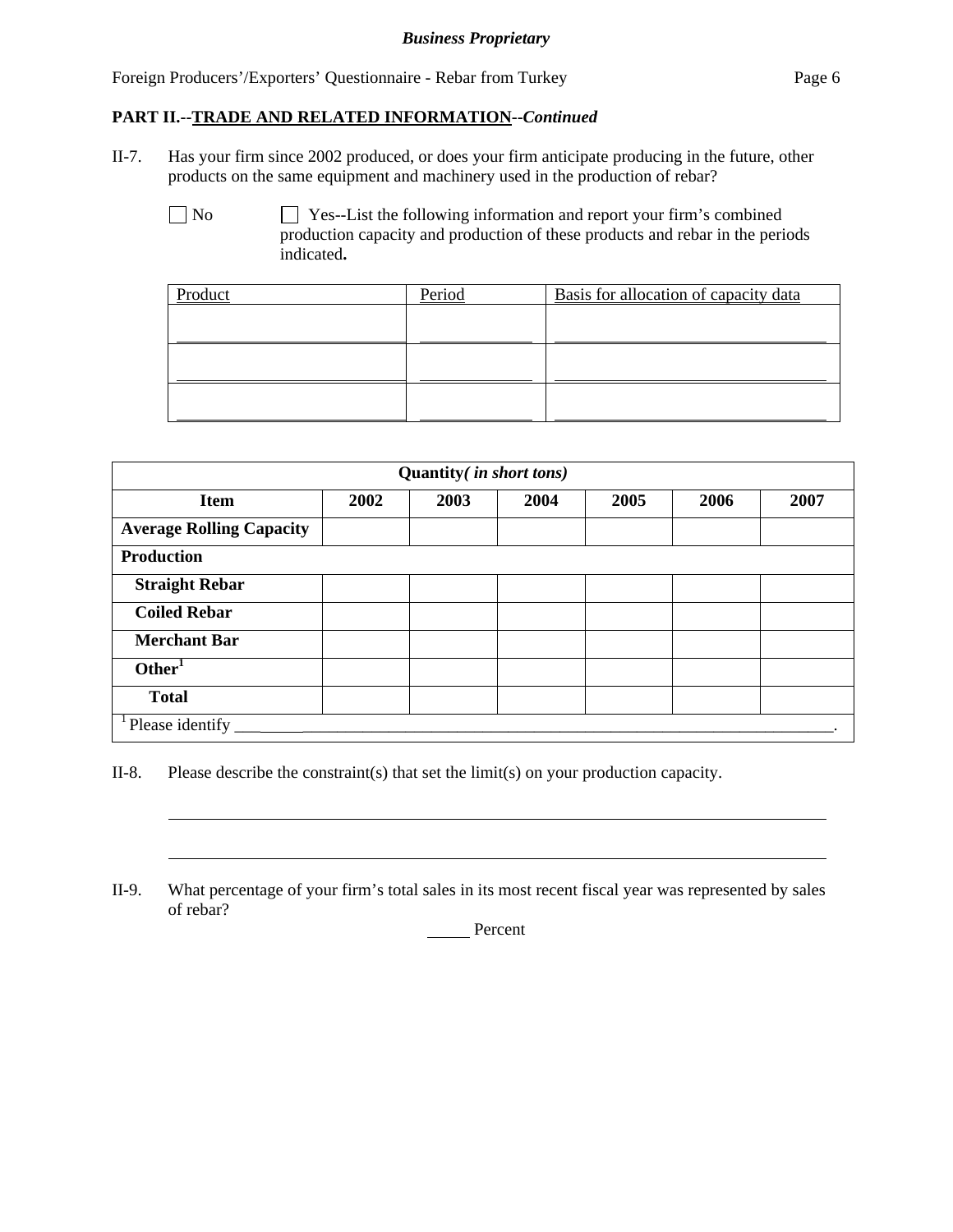Foreign Producers'/Exporters' Questionnaire - Rebar from Turkey Page 7

#### **PART II.--TRADE AND RELATED INFORMATION--***Continued*

- II-10. Is your firm able to switch production between rebar and other products in response to a relative change in the price of rebar vis-a-vis the price of other products, using the same equipment and labor?
	- No  $\Box$  Yes---Please identify the other products, the approximate time and cost involved in switching, and the minimum relative price change required for your firm to switch production to or from rebar.
- II-11. Has your firm, since 2002, maintained any inventories of rebar in the United States (not including inventories held by firms identified in question I-3)?
	- No Ses-Report the quantity of such end-of-period inventories below.

| ( <i>Quantity</i> in short tons)                     |  |  |  |  |  |  |  |
|------------------------------------------------------|--|--|--|--|--|--|--|
| 2003<br>2007<br>2002<br>2004<br>2006<br>2005<br>Item |  |  |  |  |  |  |  |
|                                                      |  |  |  |  |  |  |  |
| <b>INVENTORIES</b>                                   |  |  |  |  |  |  |  |

- II-12. (a) Are your firm's exports of rebar subject to tariff or non-tariff barriers to trade (for example, antidumping or countervailing duty findings or remedies, tariffs, quotas, or regulatory barriers) in any countries other than the United States?
	-

 $\overline{a}$ 

 $\overline{a}$ 

 $\Box$  No  $\Box$  Yes--List the products(s), country(ies), the year each such barrier was imposed, and the type of barrier.

| <b>Product</b> | <b>Country</b> | Year imposed | Barrier (if tariff,<br>give rate) |
|----------------|----------------|--------------|-----------------------------------|
|                |                |              |                                   |
|                |                |              |                                   |
|                |                |              |                                   |
|                |                |              |                                   |
|                |                |              |                                   |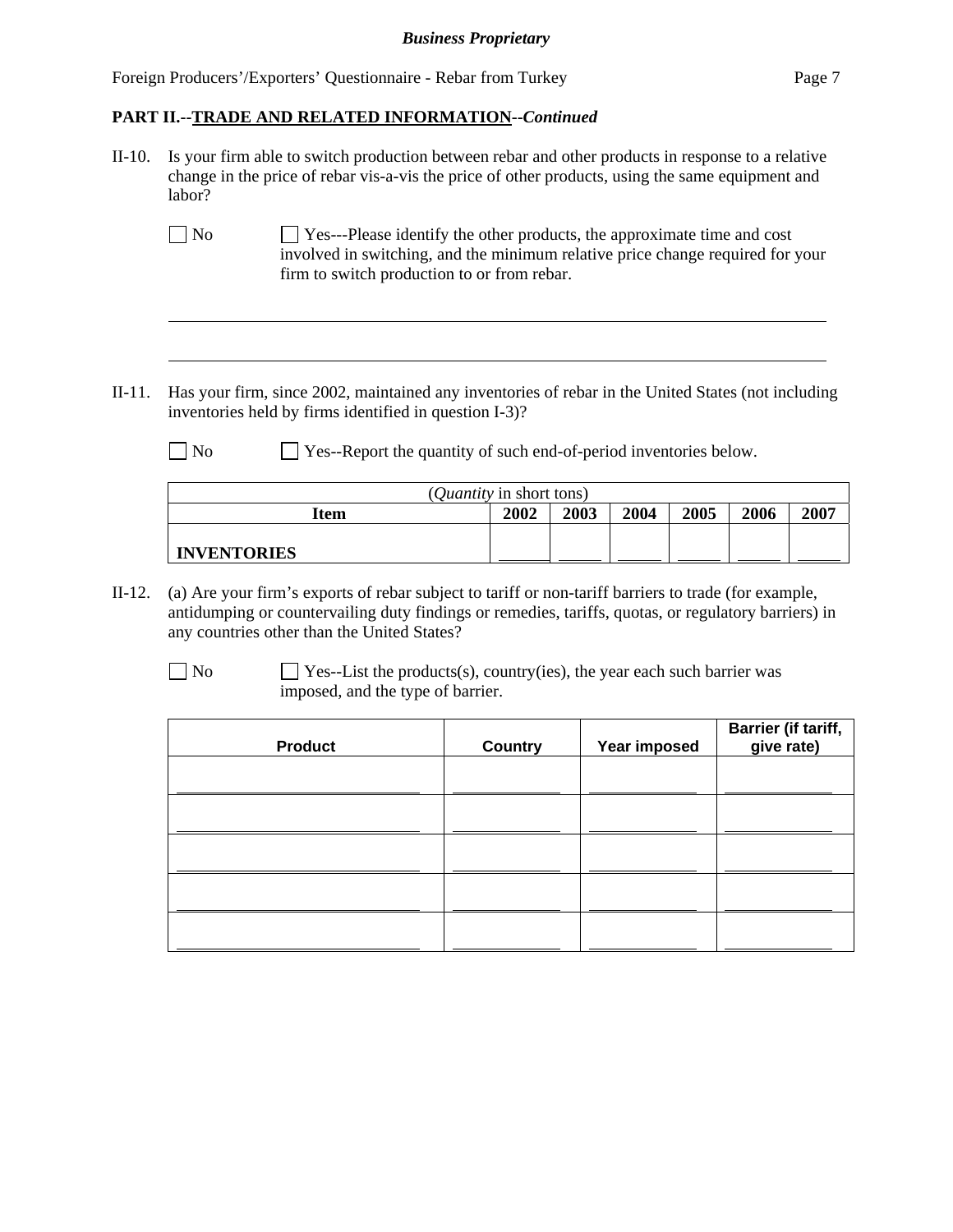Foreign Producers'/Exporters' Questionnaire - Rebar from Turkey Page 8

#### **PART II.--TRADE AND RELATED INFORMATION--***Continued*

(b) Are your firm's exports of rebar subject to current investigations in any countries other than the United States that might result in tariff or non-tariff barriers to trade?

 $\overline{a}$ 

 $\overline{a}$ 

 $\overline{a}$ 

 $\overline{a}$ 

 $\overline{a}$ 

 $\overline{a}$ 

 $\overline{a}$ 

 $\overline{a}$ 

 $\Box$  No  $\Box$  Yes--List the products(s), country(ies), and type of investigation.

| <b>Product</b> | <b>Country</b> | <b>Type of investigation</b> |
|----------------|----------------|------------------------------|
|                |                |                              |
|                |                |                              |
|                |                |                              |
|                |                |                              |
|                |                |                              |

II-13. Identify export markets (other than the United States) that you have developed or where you have increased your sales of rebar as a result of the antidumping duty order on rebar from Turkey. Please identify and discuss below.

II-14. Describe the significance of the existing antidumping duty order covering imports of rebar from Turkey in terms of its effect on your firm's production capacity, production, home market shipments, exports to the United States and other markets, and inventories. You may wish to compare your firm's operations before and after the imposition of the order.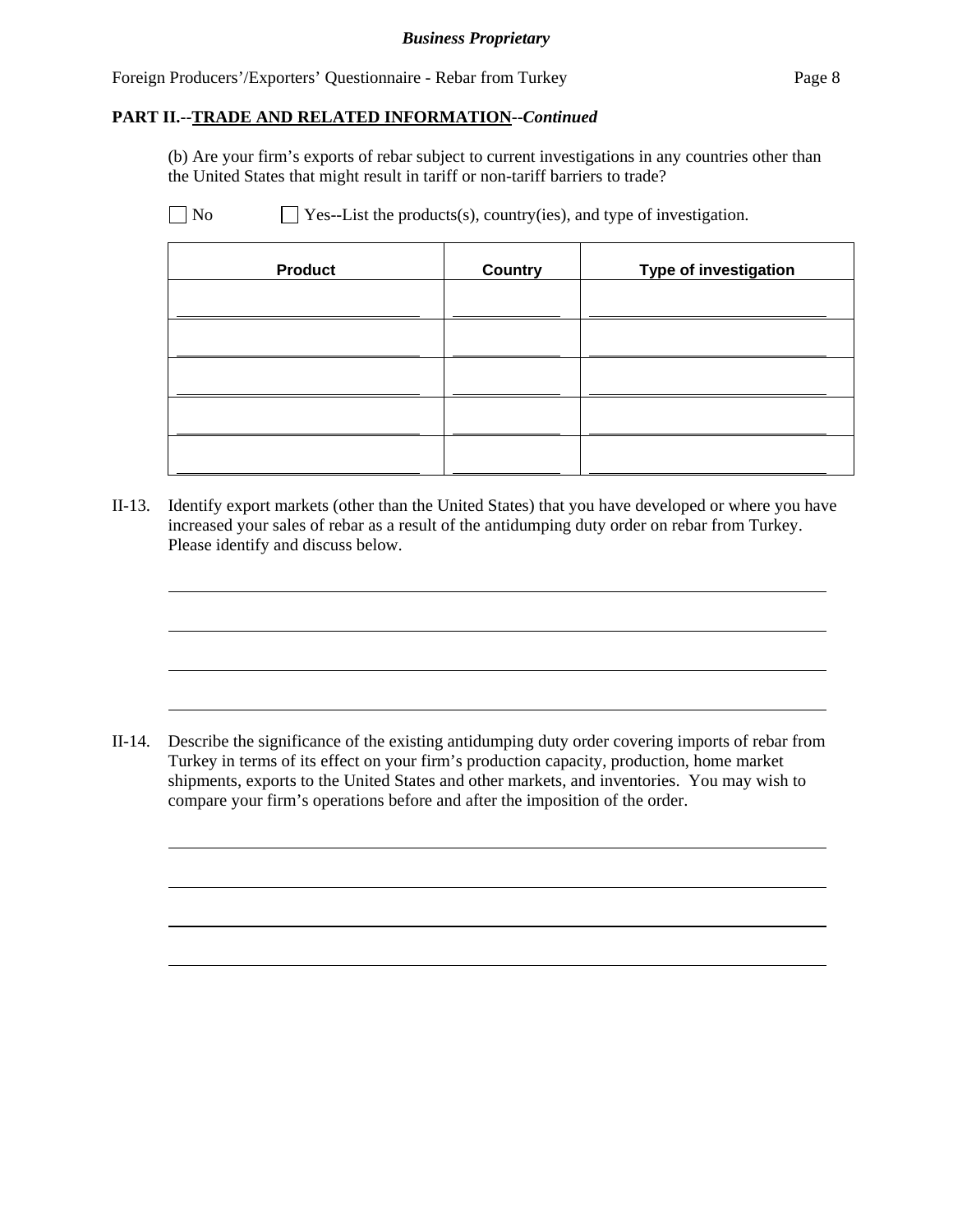$\overline{a}$ 

 $\overline{a}$ 

 $\overline{a}$ 

 $\overline{a}$ 

# **PART II.--TRADE AND RELATED INFORMATION--***Continued*

- II-15. Would your firm anticipate any changes in its production capacity, production, home market shipments, exports to the United States and other markets, or inventories relating to the production of rebar in the future if the antidumping duty order on rebar from Turkey were to be revoked?
	- No Yes–Supply details as to the time, nature, and significance of such changes and provide underlying assumptions, along with relevant portions of business plans or other supporting documentation for any trends or projections you may provide.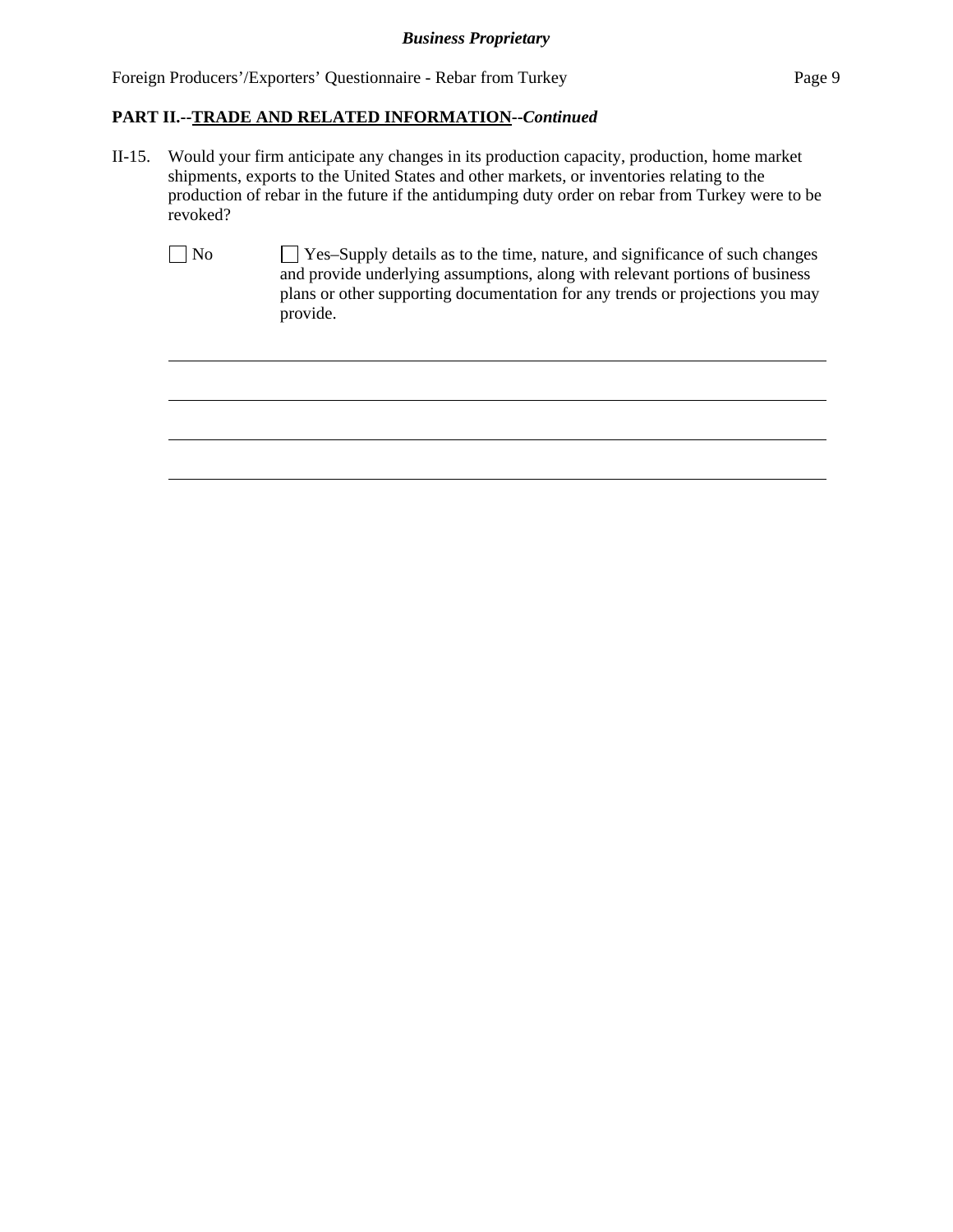## **PART II.--TRADE AND RELATED INFORMATION--***Continued*

II-16. (a) Report production capacity, production, shipments, and inventories of rebar produced by your firm in Turkey during the specified periods. (See definitions in the instruction booklet.)

|                                                                                                                                                                                                                                                                                                                                                                                                                                                                                                                                                                                                                                                                                                                                                                                               |      |      | Quantity ( <i>in short tons</i> ) and value ( <i>in \$1,000</i> ) |      |      |                 |
|-----------------------------------------------------------------------------------------------------------------------------------------------------------------------------------------------------------------------------------------------------------------------------------------------------------------------------------------------------------------------------------------------------------------------------------------------------------------------------------------------------------------------------------------------------------------------------------------------------------------------------------------------------------------------------------------------------------------------------------------------------------------------------------------------|------|------|-------------------------------------------------------------------|------|------|-----------------|
| Item                                                                                                                                                                                                                                                                                                                                                                                                                                                                                                                                                                                                                                                                                                                                                                                          | 2002 | 2003 | 2004                                                              | 2005 | 2006 | 2007            |
| Average production capacity <sup>1</sup> (quantity)                                                                                                                                                                                                                                                                                                                                                                                                                                                                                                                                                                                                                                                                                                                                           |      |      |                                                                   |      |      |                 |
| <b>Beginning-of-period inventories</b>                                                                                                                                                                                                                                                                                                                                                                                                                                                                                                                                                                                                                                                                                                                                                        |      |      |                                                                   |      |      |                 |
| (quantity)<br>Production <sup>2</sup> (quantity)                                                                                                                                                                                                                                                                                                                                                                                                                                                                                                                                                                                                                                                                                                                                              |      |      |                                                                   |      |      |                 |
|                                                                                                                                                                                                                                                                                                                                                                                                                                                                                                                                                                                                                                                                                                                                                                                               |      |      |                                                                   |      |      |                 |
| Home market shipments:                                                                                                                                                                                                                                                                                                                                                                                                                                                                                                                                                                                                                                                                                                                                                                        |      |      |                                                                   |      |      |                 |
| Internal consumption/transfers:                                                                                                                                                                                                                                                                                                                                                                                                                                                                                                                                                                                                                                                                                                                                                               |      |      |                                                                   |      |      |                 |
| Quantity                                                                                                                                                                                                                                                                                                                                                                                                                                                                                                                                                                                                                                                                                                                                                                                      |      |      |                                                                   |      |      |                 |
| <b>Commercial shipments:</b>                                                                                                                                                                                                                                                                                                                                                                                                                                                                                                                                                                                                                                                                                                                                                                  |      |      |                                                                   |      |      |                 |
| Quantity                                                                                                                                                                                                                                                                                                                                                                                                                                                                                                                                                                                                                                                                                                                                                                                      |      |      |                                                                   |      |      |                 |
| Value                                                                                                                                                                                                                                                                                                                                                                                                                                                                                                                                                                                                                                                                                                                                                                                         |      |      |                                                                   |      |      |                 |
| Exports to the United States: <sup>3</sup>                                                                                                                                                                                                                                                                                                                                                                                                                                                                                                                                                                                                                                                                                                                                                    |      |      |                                                                   |      |      |                 |
| Quantity                                                                                                                                                                                                                                                                                                                                                                                                                                                                                                                                                                                                                                                                                                                                                                                      |      |      |                                                                   |      |      |                 |
| Value                                                                                                                                                                                                                                                                                                                                                                                                                                                                                                                                                                                                                                                                                                                                                                                         |      |      |                                                                   |      |      |                 |
| Exports to the European Union: <sup>4</sup>                                                                                                                                                                                                                                                                                                                                                                                                                                                                                                                                                                                                                                                                                                                                                   |      |      |                                                                   |      |      |                 |
| Quantity                                                                                                                                                                                                                                                                                                                                                                                                                                                                                                                                                                                                                                                                                                                                                                                      |      |      |                                                                   |      |      |                 |
| Value                                                                                                                                                                                                                                                                                                                                                                                                                                                                                                                                                                                                                                                                                                                                                                                         |      |      |                                                                   |      |      |                 |
| Exports to Asia: <sup>5</sup>                                                                                                                                                                                                                                                                                                                                                                                                                                                                                                                                                                                                                                                                                                                                                                 |      |      |                                                                   |      |      |                 |
| Quantity                                                                                                                                                                                                                                                                                                                                                                                                                                                                                                                                                                                                                                                                                                                                                                                      |      |      |                                                                   |      |      |                 |
| Value                                                                                                                                                                                                                                                                                                                                                                                                                                                                                                                                                                                                                                                                                                                                                                                         |      |      |                                                                   |      |      |                 |
| Exports to other markets: <sup>6</sup>                                                                                                                                                                                                                                                                                                                                                                                                                                                                                                                                                                                                                                                                                                                                                        |      |      |                                                                   |      |      |                 |
| Quantity                                                                                                                                                                                                                                                                                                                                                                                                                                                                                                                                                                                                                                                                                                                                                                                      |      |      |                                                                   |      |      |                 |
| Value                                                                                                                                                                                                                                                                                                                                                                                                                                                                                                                                                                                                                                                                                                                                                                                         |      |      |                                                                   |      |      |                 |
| Total exports and shipments (quantity)                                                                                                                                                                                                                                                                                                                                                                                                                                                                                                                                                                                                                                                                                                                                                        |      |      |                                                                   |      |      |                 |
| End-of-period inventories <sup>7</sup> (quantity)                                                                                                                                                                                                                                                                                                                                                                                                                                                                                                                                                                                                                                                                                                                                             |      |      |                                                                   |      |      |                 |
| $1$ The production capacity (see definitions in instruction booklet) reported is based on operating $\frac{1}{2}$<br>weeks per year. Please describe the methodology used to calculate production capacity, and explain any changes in<br>reported capacity.                                                                                                                                                                                                                                                                                                                                                                                                                                                                                                                                  |      |      |                                                                   |      |      | hours per week, |
| $2$ Please estimate the percentage of total production of rebar in Turkey accounted for by your firm's production in 2007:<br>Percent<br>$3$ Please estimate the percentage of total exports to the United States of rebar in Turkey accounted for by your firm's<br>Percent<br>exports in 2007:<br><sup>4</sup> Identify your principal <i>European Union</i> export markets: _____<br><sup>5</sup> Identify your principal Asian export markets:<br>Identify your principal other export markets:<br>Reconciliation of data.--Please note that the quantities reported above should reconcile as follows: beginning-of-period<br>inventories, plus production, less total shipments, equals end-of-period inventories. Do the data reported reconcile?<br>$\Box$ No--Please explain:<br>Yes |      |      |                                                                   |      |      |                 |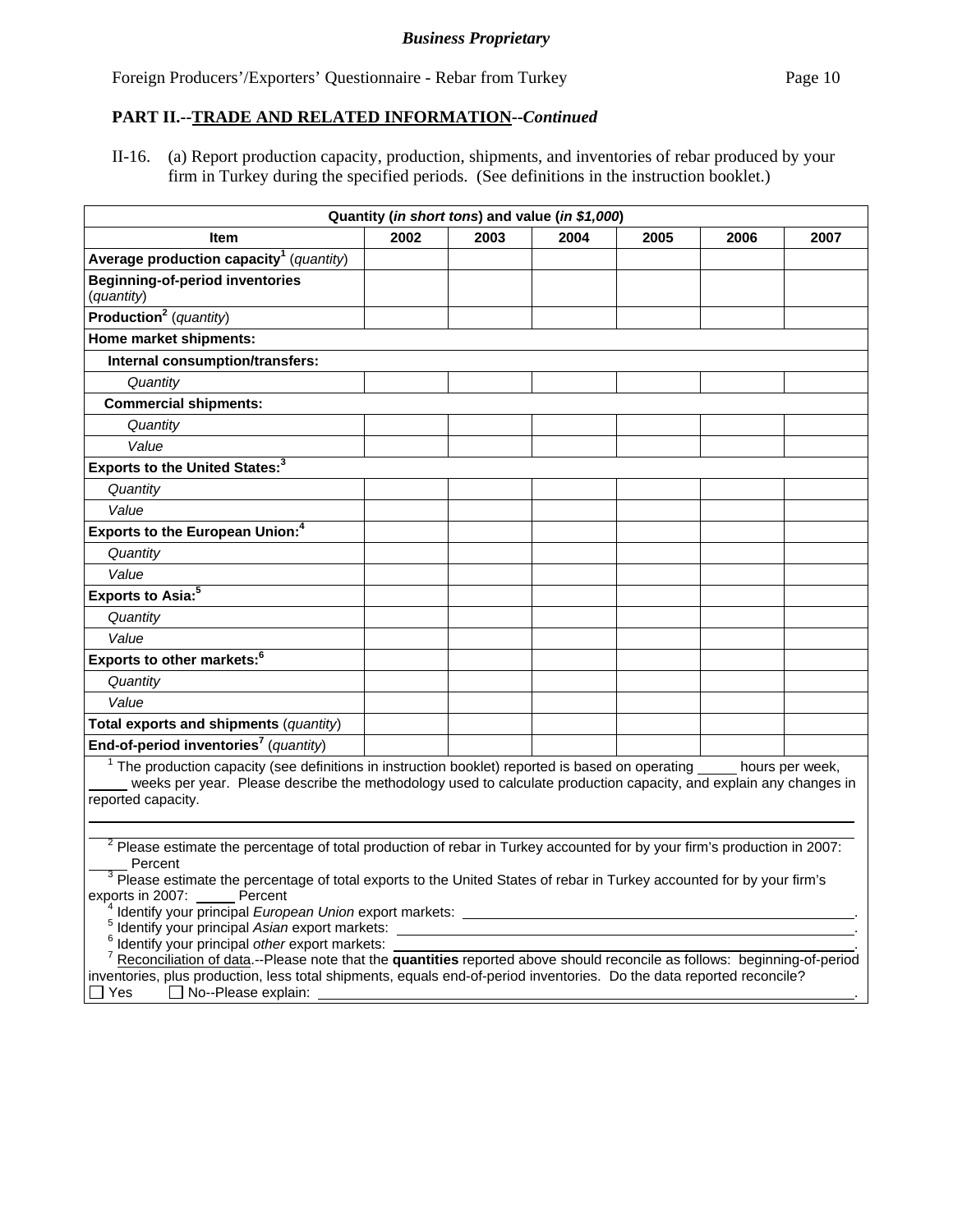## **PART II.--TRADE AND RELATED INFORMATION--***Continued*

II-16. (b) Report production capacity, production, shipments, and inventories of rebar produced by your firm in Turkey during the specified interim periods.

| Quantity (in short tons), value (in \$1,000) |                   |                   |  |  |
|----------------------------------------------|-------------------|-------------------|--|--|
| <b>Item</b>                                  | January-June 2007 | January-June 2008 |  |  |
| Average production capacity (quantity)       |                   |                   |  |  |
| Beginning-of-period inventories (quantity)   |                   |                   |  |  |
| <b>Production</b> (quantity)                 |                   |                   |  |  |
| Home market shipments:                       |                   |                   |  |  |
| Internal consumption/transfers:              |                   |                   |  |  |
| Quantity                                     |                   |                   |  |  |
| <b>Commercial shipments:</b>                 |                   |                   |  |  |
| Quantity                                     |                   |                   |  |  |
| Value                                        |                   |                   |  |  |
| <b>Exports to the United States:</b>         |                   |                   |  |  |
| Quantity                                     |                   |                   |  |  |
| Value                                        |                   |                   |  |  |
| <b>Exports to the European Union:</b>        |                   |                   |  |  |
| Quantity                                     |                   |                   |  |  |
| Value                                        |                   |                   |  |  |
| <b>Exports to Asia:</b>                      |                   |                   |  |  |
| Quantity                                     |                   |                   |  |  |
| Value                                        |                   |                   |  |  |
| <b>Exports to other markets:</b>             |                   |                   |  |  |
| Quantity                                     |                   |                   |  |  |
| Value                                        |                   |                   |  |  |
| End-of-period inventories (quantity)         |                   |                   |  |  |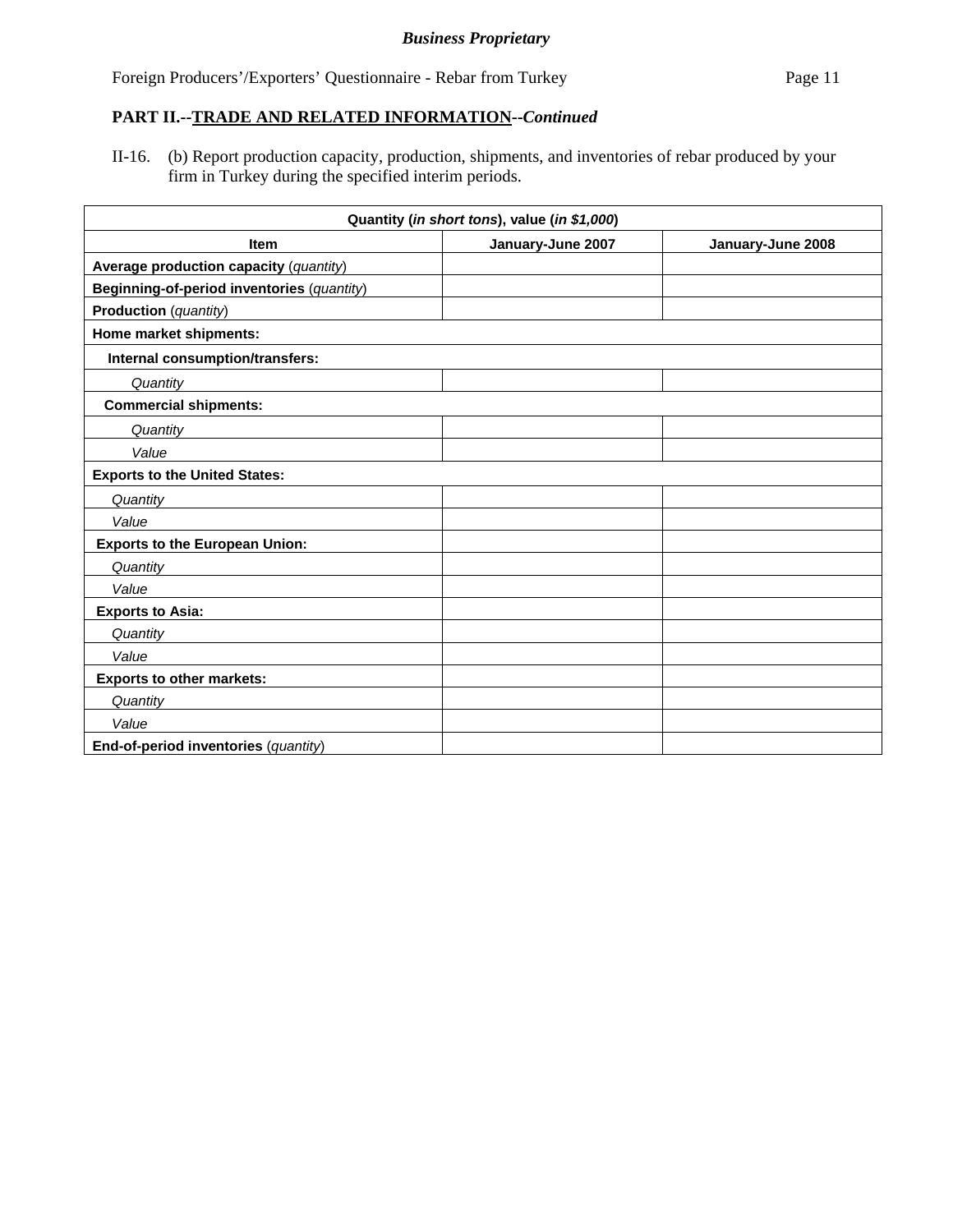## **PART III.--MARKET FACTORS**

Further information on this part of the questionnaire can be obtained from James Fetzer (202-708-5403, james.fetzer@usitc.gov).

III-1. Who should be contacted regarding the requested market factors information?

|          |                                                                                                                                                   | Company contact:                                                                                                                                |                |  |                                                                                                                                                                                                                                                                                                     |
|----------|---------------------------------------------------------------------------------------------------------------------------------------------------|-------------------------------------------------------------------------------------------------------------------------------------------------|----------------|--|-----------------------------------------------------------------------------------------------------------------------------------------------------------------------------------------------------------------------------------------------------------------------------------------------------|
|          |                                                                                                                                                   |                                                                                                                                                 | Name and title |  |                                                                                                                                                                                                                                                                                                     |
|          |                                                                                                                                                   |                                                                                                                                                 | Phone number   |  | E-mail address                                                                                                                                                                                                                                                                                      |
| $III-2.$ |                                                                                                                                                   |                                                                                                                                                 |                |  | Approximately what share of your firm's sales of rebar to U.S. customers in 2007 were on a (1)<br>long-term contract basis (multiple deliveries for more than 12 months), (2) short-term contract<br>basis (multiple deliveries up to 12 months), and (3) spot sales basis (for a single delivery)? |
|          |                                                                                                                                                   | Type of sale                                                                                                                                    |                |  | Share of sales (percent)                                                                                                                                                                                                                                                                            |
|          |                                                                                                                                                   | Long-term contracts                                                                                                                             |                |  |                                                                                                                                                                                                                                                                                                     |
|          |                                                                                                                                                   | Short-term contracts                                                                                                                            |                |  |                                                                                                                                                                                                                                                                                                     |
|          |                                                                                                                                                   | Spot sales                                                                                                                                      |                |  |                                                                                                                                                                                                                                                                                                     |
| $III-3.$ |                                                                                                                                                   | If you sell on a long-term contract basis, please answer the following questions with respect to<br>provisions of a typical long-term contract. |                |  |                                                                                                                                                                                                                                                                                                     |
|          | (a)                                                                                                                                               | What is the average duration of a contract?                                                                                                     |                |  |                                                                                                                                                                                                                                                                                                     |
|          | (b)                                                                                                                                               |                                                                                                                                                 |                |  | Can prices be renegotiated during the contract period?                                                                                                                                                                                                                                              |
|          | (c)                                                                                                                                               | Does the contract fix quantity, price, or both?                                                                                                 |                |  |                                                                                                                                                                                                                                                                                                     |
|          | (d)                                                                                                                                               | Does the contract have a meet or release provision?                                                                                             |                |  |                                                                                                                                                                                                                                                                                                     |
| $III-4.$ | If you sell on a short-term contract basis, please answer the following questions with respect to<br>provisions of a typical short-term contract. |                                                                                                                                                 |                |  |                                                                                                                                                                                                                                                                                                     |
|          | (a)                                                                                                                                               |                                                                                                                                                 |                |  |                                                                                                                                                                                                                                                                                                     |
|          | (b)                                                                                                                                               | Can prices be renegotiated during the contract period?<br><u>Can prices</u> be renegotiated during the contract period?                         |                |  |                                                                                                                                                                                                                                                                                                     |
|          | (c)                                                                                                                                               | Does the contract fix quantity, price, or both?                                                                                                 |                |  |                                                                                                                                                                                                                                                                                                     |
|          | (d)                                                                                                                                               |                                                                                                                                                 |                |  | Does the contract have a meet or release provision?                                                                                                                                                                                                                                                 |
|          |                                                                                                                                                   |                                                                                                                                                 |                |  |                                                                                                                                                                                                                                                                                                     |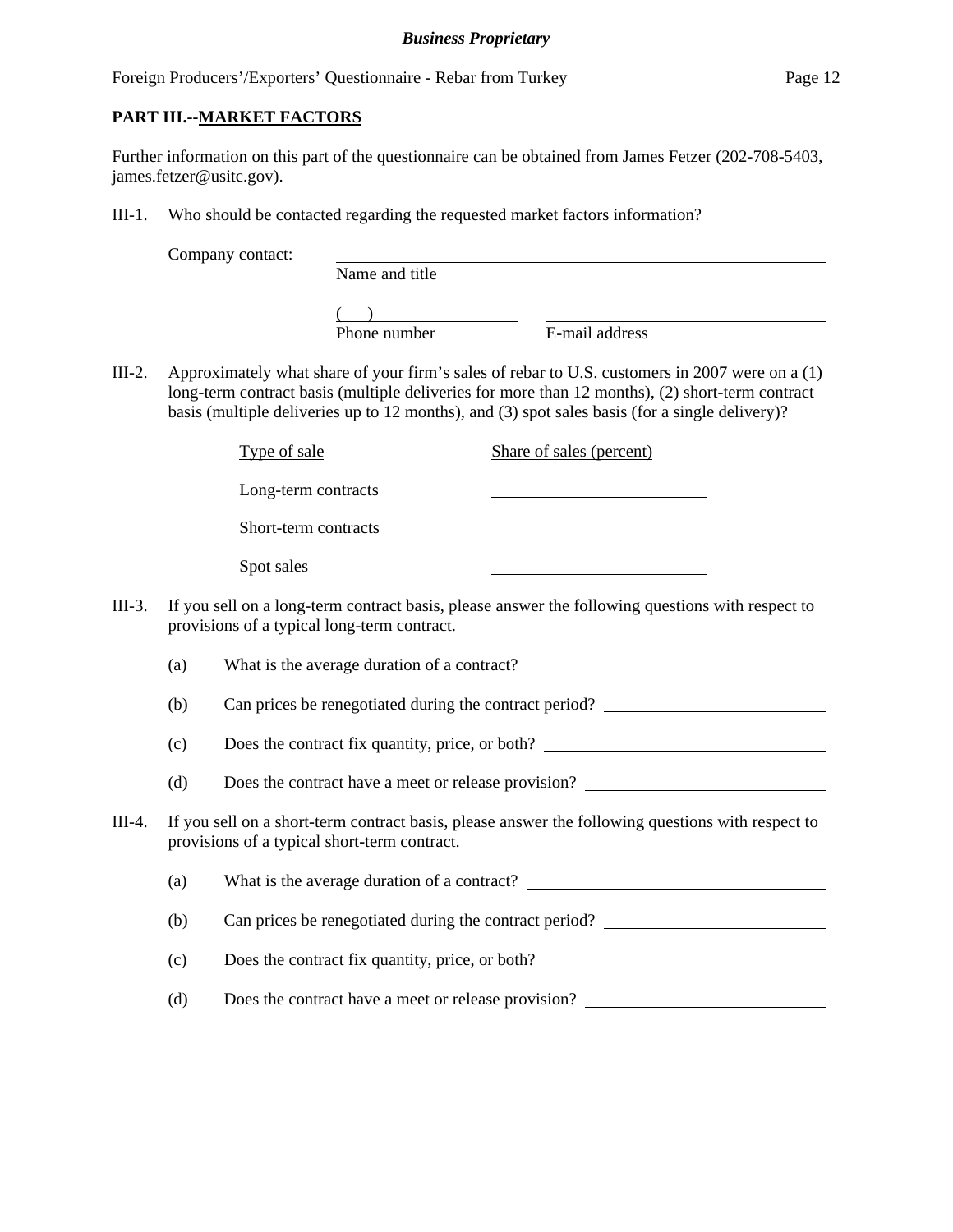#### **PART III.--MARKET FACTORS--***Continued*

III-5. What is the average lead time between a customer's order and the date of delivery for your firm's sales of rebar?

| Source            | Share of sales,<br>2007 | Lead time |  |
|-------------------|-------------------------|-----------|--|
| From inventory    |                         |           |  |
| Produced to order |                         |           |  |
| <b>Total</b>      | 100 %                   |           |  |

- III-6. To what extent have changes in the prices of raw materials affected your firm's selling prices for rebar since 2002? Also discuss any anticipated changes in your raw material costs in the future, identifying the time period(s) involved and the factor(s) that you believe would be responsible for such changes. Provide any underlying assumptions, along with relevant portions of business plans or other supporting documentation that address this issue.
- III-7. Have any changes occurred in any other factors affecting supply (e.g., changes in availability or prices of energy or labor; transportation conditions; production capacity and/or methods of production; technology; export markets; or alternative production opportunities) that affected the availability of Turkey-produced rebar in the U.S. market since 2002?
	- $\Box$  No  $\Box$  Yes--Please note the time period(s) of any such changes, the factors(s) involved, and the impact such changes had on your shipment volumes and prices.
- III-8. (a) Do you anticipate any changes in terms of the availability of Turkey-produced rebar in the U.S. market in the future?

| increase |  |
|----------|--|
|----------|--|

l

 $\overline{a}$ 

l

 $\Box$  No change  $\Box$  Decrease

(b) If you anticipate changes in supply, please identify the changes, including the time period and the impact of such changes on shipment volumes and prices. Provide any underlying assumptions, along with relevant portions of business plans or other supporting documentation that address this issue.

III-9. Describe how easily your firm can shift its sales of rebar between the U.S. market and alternative country markets. In your discussion, please describe any contracts, other sales arrangements, or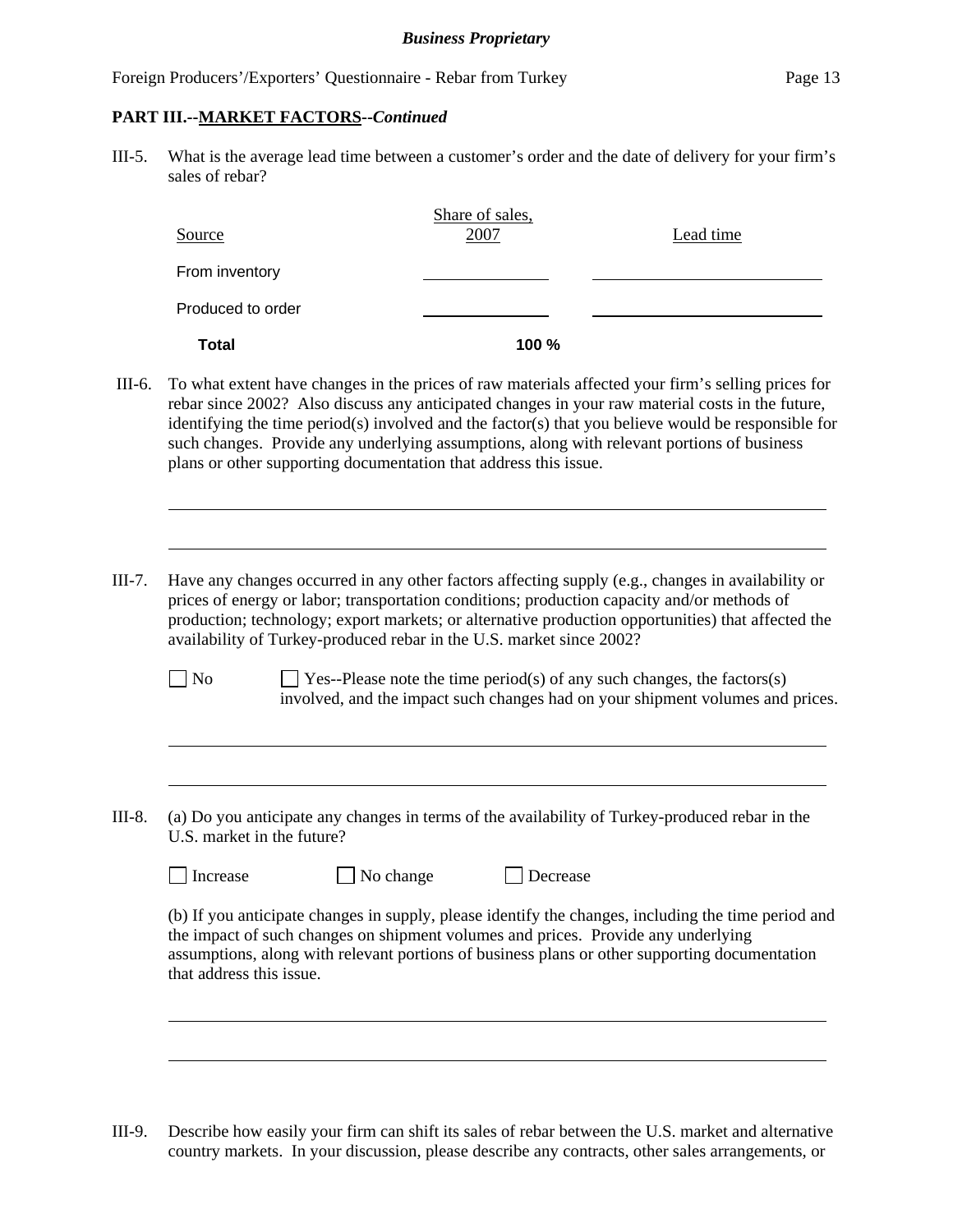## **PART III.--MARKET FACTORS--***Continued*

that address this issue.

 $\overline{a}$ 

|         | other constraints (including any third-country trade barriers such as tariffs, quotas, or other non-<br>tariff barriers) that would prevent or retard your firm from shifting rebar between the U.S. and<br>alternative country markets within a 12-month period. Provide any underlying assumptions,<br>along with relevant portions of business plans or other supporting documentation that address this<br>issue.                                                                  |  |  |  |  |
|---------|----------------------------------------------------------------------------------------------------------------------------------------------------------------------------------------------------------------------------------------------------------------------------------------------------------------------------------------------------------------------------------------------------------------------------------------------------------------------------------------|--|--|--|--|
|         |                                                                                                                                                                                                                                                                                                                                                                                                                                                                                        |  |  |  |  |
| III-10. | Is the product range, product mix, or marketing (including sales over the internet) of rebar in your<br>home market significantly different from the product range, product mix, or marketing of rebar<br>for export to the United States or to third-country markets? Have there been any significant<br>changes in the product range, product mix, or marketing of rebar in your home market, for export<br>to the United States, or for export to third-country markets since 2002? |  |  |  |  |
|         | Yes--Please describe and quantify if possible.<br>N <sub>o</sub>                                                                                                                                                                                                                                                                                                                                                                                                                       |  |  |  |  |
|         |                                                                                                                                                                                                                                                                                                                                                                                                                                                                                        |  |  |  |  |
|         | III-11. Please discuss any anticipated changes in terms of the product range, product mix, or marketing<br>(including sales over the internet) of rebar in your home market, for export to the United States,<br>or for export to third-country markets in the future, identifying the time period(s) involved and<br>the factor( $s$ ) that you believe would be responsible for such changes. Provide any underlying                                                                 |  |  |  |  |

assumptions, along with relevant portions of business plans or other supporting documentation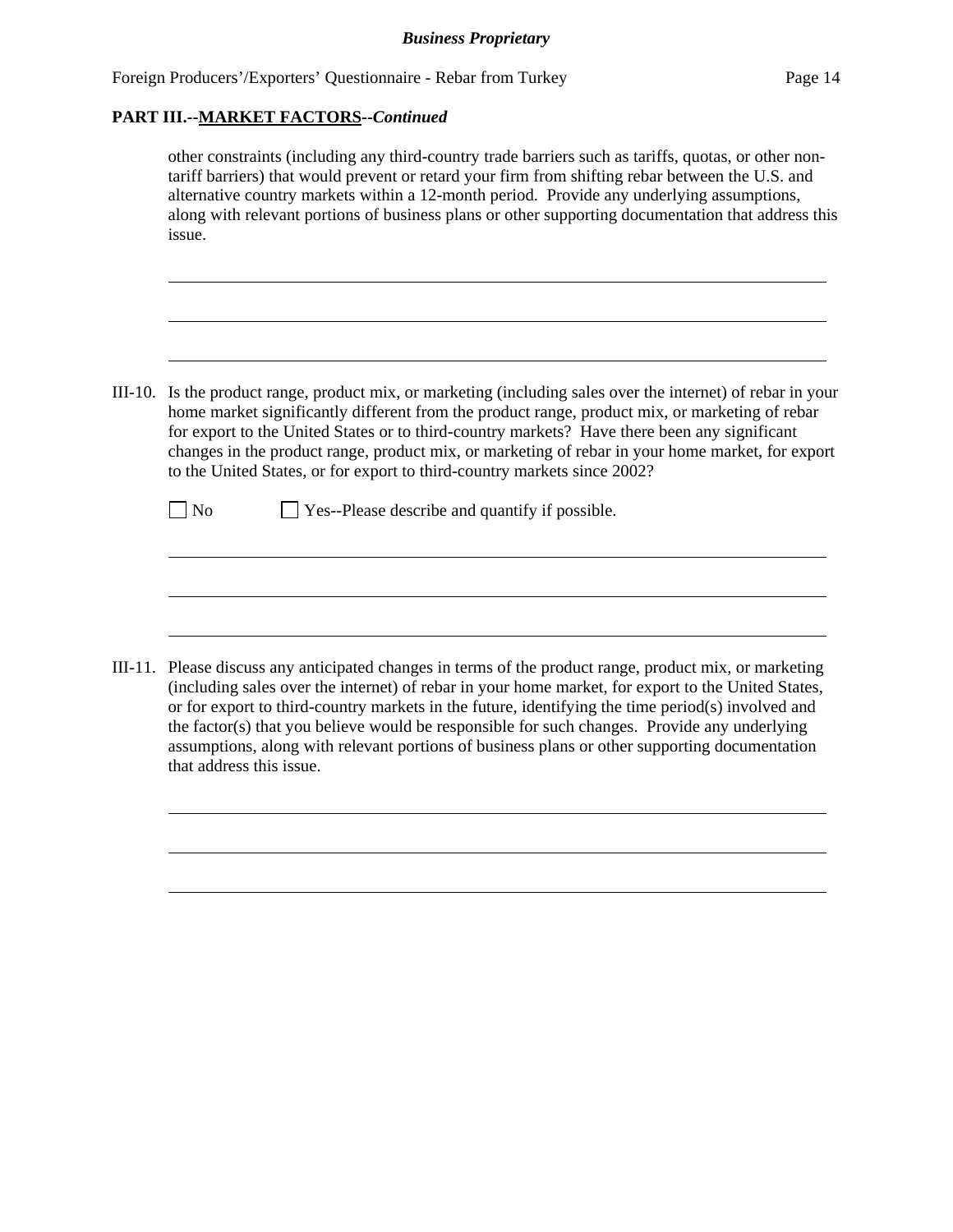|  |                             | PART III.--MARKET FACTORS--Continued                                                                                                                                                                                                     |                                                                                                                                                                                     |  |  |  |
|--|-----------------------------|------------------------------------------------------------------------------------------------------------------------------------------------------------------------------------------------------------------------------------------|-------------------------------------------------------------------------------------------------------------------------------------------------------------------------------------|--|--|--|
|  |                             | III-12. (a) Can other products be substituted for rebar?                                                                                                                                                                                 |                                                                                                                                                                                     |  |  |  |
|  | $\Box$ No                   |                                                                                                                                                                                                                                          | □ Yes--Please list these substitute products in order of importance.                                                                                                                |  |  |  |
|  |                             |                                                                                                                                                                                                                                          | $(1)$ (1) (2) (3)                                                                                                                                                                   |  |  |  |
|  | which they are substitutes. |                                                                                                                                                                                                                                          | (b) For each possible substitute product, please give examples of applications and end uses for<br>,我们也不会有一个人的人,我们也不会有一个人的人,我们也不会有一个人的人。""我们,我们也不会有一个人的人,我们也不会有一个人的人。""我们,我们也不会有一个人 |  |  |  |
|  |                             |                                                                                                                                                                                                                                          | <u> 1989 - Johann Barn, mars ann an t-Amhain ann an t-Amhain ann an t-Amhain ann an t-Amhain an t-Amhain ann an t-</u>                                                              |  |  |  |
|  |                             | (c) Have changes in the prices of these products affected the price for rebar?                                                                                                                                                           |                                                                                                                                                                                     |  |  |  |
|  | $\Box$ No                   | $\Box$ Yes--To what degree do changes in their prices affect the price for<br>rebar? Does this effect have a time lag? If so, how long is the time lag for each<br>substitute product? Does this vary by type of rebar or final end use? |                                                                                                                                                                                     |  |  |  |
|  |                             |                                                                                                                                                                                                                                          |                                                                                                                                                                                     |  |  |  |
|  | since 2002?                 |                                                                                                                                                                                                                                          | III-13. Have there been any changes in the number or types of products that can be substituted for rebar                                                                            |  |  |  |
|  | $\Box$ No                   | $\Box$ Yes—Please explain.                                                                                                                                                                                                               |                                                                                                                                                                                     |  |  |  |
|  |                             |                                                                                                                                                                                                                                          |                                                                                                                                                                                     |  |  |  |
|  |                             |                                                                                                                                                                                                                                          |                                                                                                                                                                                     |  |  |  |
|  |                             |                                                                                                                                                                                                                                          |                                                                                                                                                                                     |  |  |  |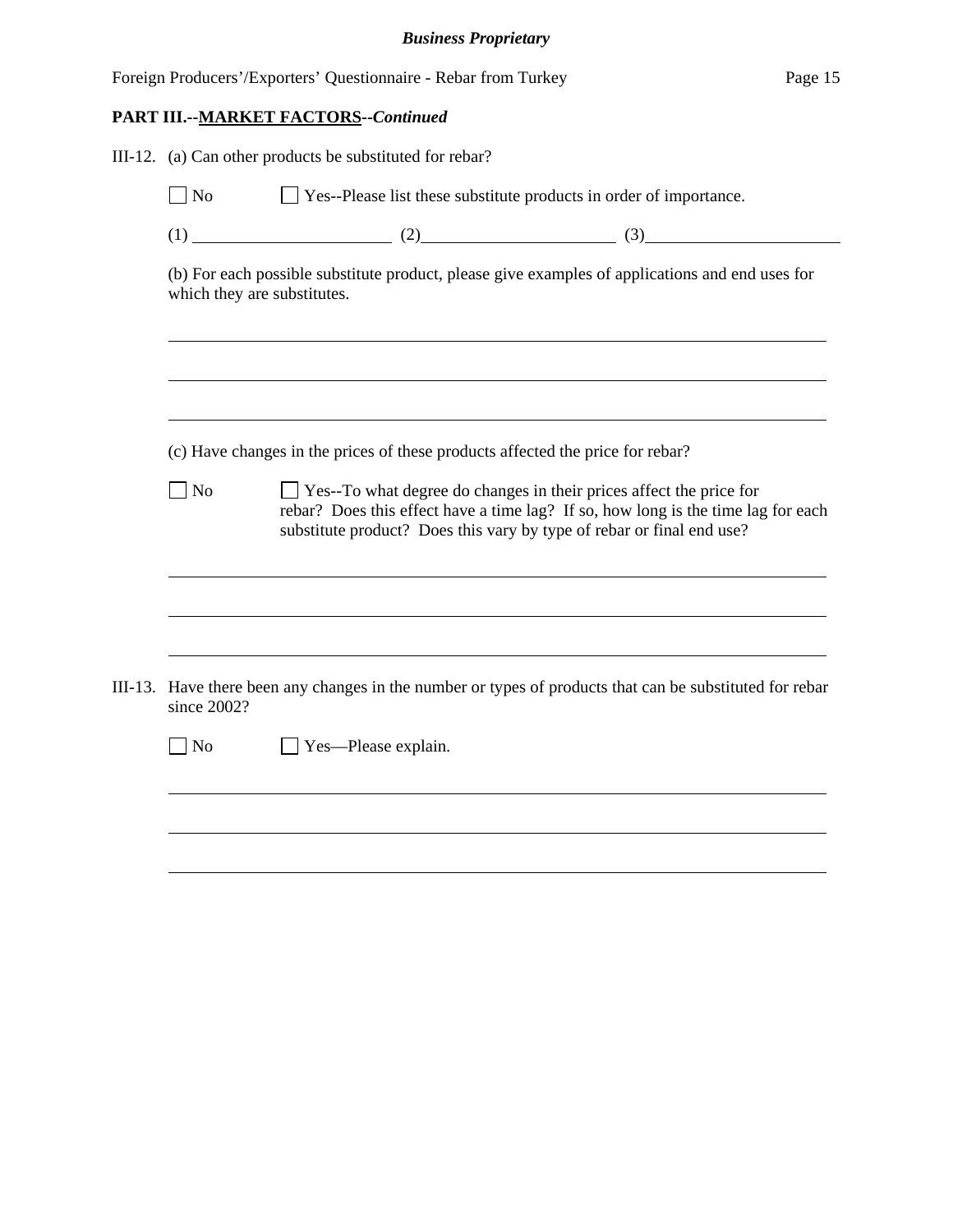# **PART III.--MARKET FACTORS--***Continued*

| III-14. Do you anticipate any changes in terms of the substitutability of other products for rebar in the<br>future?                                                                                                        |  |  |  |  |
|-----------------------------------------------------------------------------------------------------------------------------------------------------------------------------------------------------------------------------|--|--|--|--|
| $\sqrt{\phantom{a}}$ No<br>Yes—Please describe. Provide any underlying assumptions, along with<br>relevant portions of business plans or other supporting documentation that<br>address this issue.                         |  |  |  |  |
| III-15. Is the rebar produced by your firm and sold in its home market interchangeable<br>(i.e., can be used in the same applications) with your firm's rebar sold to the United States and/or<br>to third-country markets? |  |  |  |  |
| $\Box$ No—Identify the market(s) and any differences in the products.<br>$\vert$ Yes                                                                                                                                        |  |  |  |  |
|                                                                                                                                                                                                                             |  |  |  |  |
| III-16. Describe the end uses of the rebar that you manufacture and sell to your home market. If these<br>end uses differ from those of the rebar you sell to the U.S. market or to third-country markets,<br>explain.      |  |  |  |  |
|                                                                                                                                                                                                                             |  |  |  |  |
| III-17. Have there been any changes in the end uses of rebar since 2002?                                                                                                                                                    |  |  |  |  |
| Yes-Please describe.<br>No                                                                                                                                                                                                  |  |  |  |  |
|                                                                                                                                                                                                                             |  |  |  |  |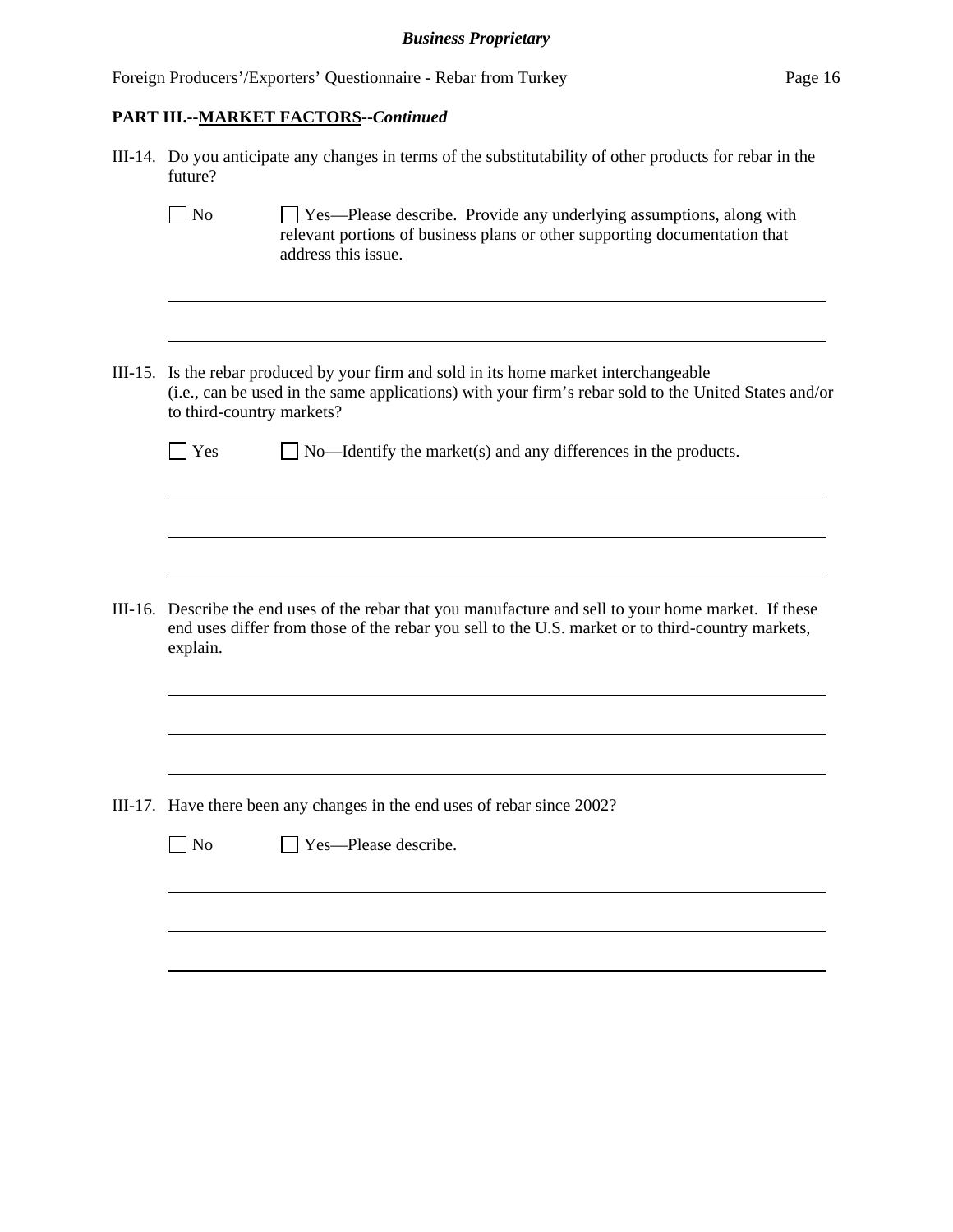|                             | Foreign Producers'/Exporters' Questionnaire - Rebar from Turkey                        |                                                                                                                                                                     | Page 17 |
|-----------------------------|----------------------------------------------------------------------------------------|---------------------------------------------------------------------------------------------------------------------------------------------------------------------|---------|
|                             | PART III.--MARKET FACTORS--Continued                                                   |                                                                                                                                                                     |         |
|                             | III-18. Do you anticipate any changes in terms of the end uses of rebar in the future? |                                                                                                                                                                     |         |
| $\overline{\phantom{a}}$ No | documentation that address this issue.                                                 | $\Box$ Yes--Please describe and identify the time period. Provide any underlying<br>assumptions, along with relevant portions of business plans or other supporting |         |
|                             | III-19a. How has demand <i>within your home market</i> for rebar changed since 2002?   |                                                                                                                                                                     |         |
| Increased                   | $\Box$ No change                                                                       | Decreased                                                                                                                                                           |         |
|                             | What principal factors affect changes in demand?                                       |                                                                                                                                                                     |         |
|                             | III-19b. How has demand <i>within the United States</i> for rebar changed since 2002?  |                                                                                                                                                                     |         |
| Increased                   | $\Box$ No change                                                                       | Decreased                                                                                                                                                           |         |
|                             | What principal factors affect changes in demand?                                       |                                                                                                                                                                     |         |
|                             | III-19c. How has demand within the rest of the world for rebar changed since 2002?     |                                                                                                                                                                     |         |
| Increased                   | $\Box$ No change                                                                       | Decreased                                                                                                                                                           |         |
|                             | What principal factors affect changes in demand?                                       |                                                                                                                                                                     |         |
|                             |                                                                                        |                                                                                                                                                                     |         |
|                             |                                                                                        |                                                                                                                                                                     |         |
|                             |                                                                                        |                                                                                                                                                                     |         |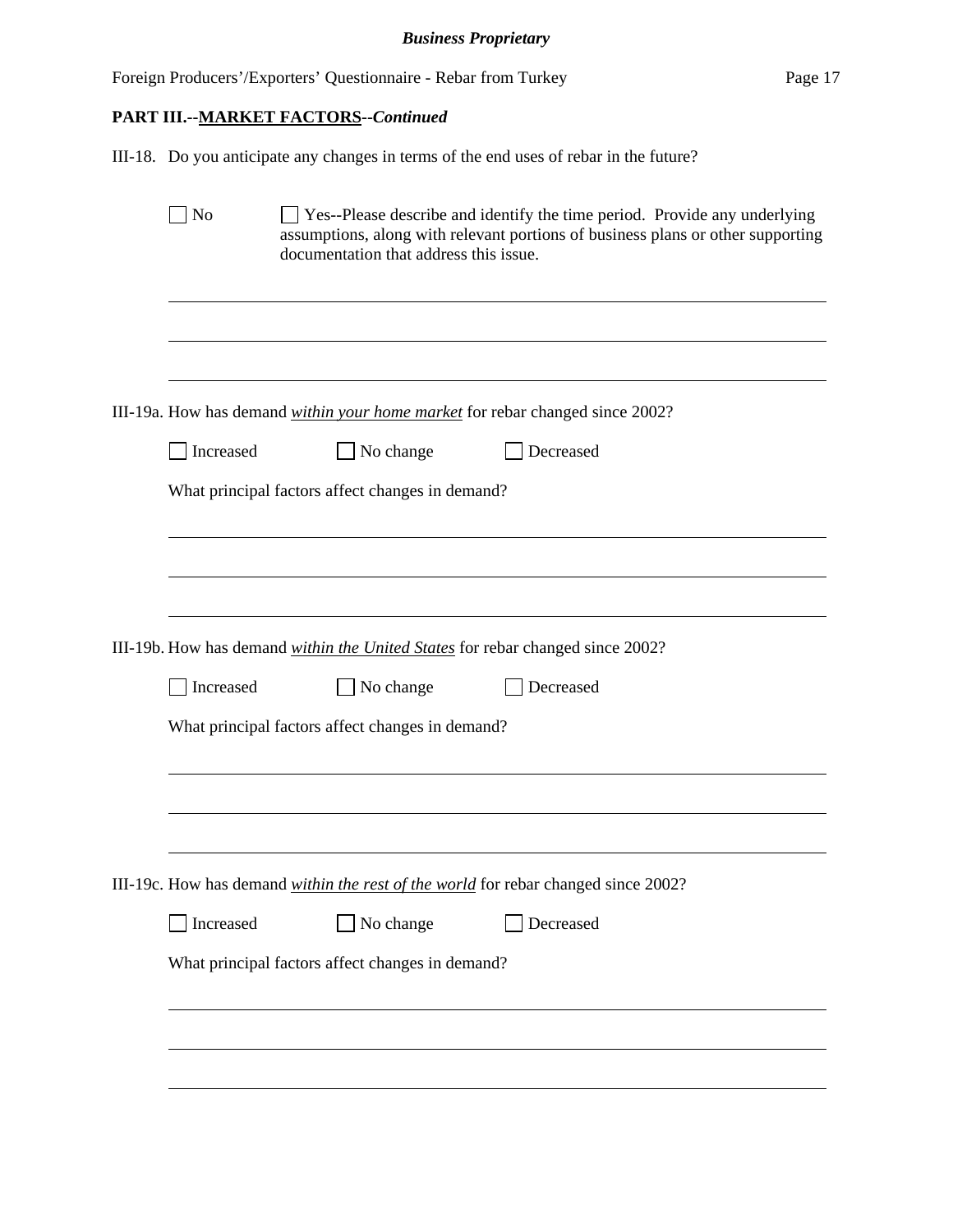$\overline{a}$ 

 $\overline{a}$ 

 $\overline{a}$ 

 $\overline{a}$ 

III-20. Do you anticipate any future changes in rebar demand in your home market and the United States and, if known, the rest of the world?

 $\Box$  No  $\Box$  Yes--Please describe and identify the time period. Provide any underlying assumptions, along with relevant portions of business plans or other supporting documentation that address this issue.

III-21. Please compare market prices of rebar in your home market, the United States, and third-country markets, if known. Provide specific information as to time periods and regions for any price comparisons.

III-22. Describe briefly your home market for rebar, including the number of, and competition between, producers.

- III-23. Do you face competition from imports of rebar in your home market?
	- $\Box$  No  $\Box$  Yes--Please identify the country sources of any imports of rebar into your home market.

III-24. Please provide as a separate attachment to this request any studies, surveys, etc. that you are aware of that quantify and/or otherwise discuss rebar supply (including production capacity and capacity utilization) and demand in (1) the United States, (2) each of the other major producing/consuming countries, including Turkey, and (3) the world as a whole. Of particular interest is such data from 2002 to the present and forecasts for the future.